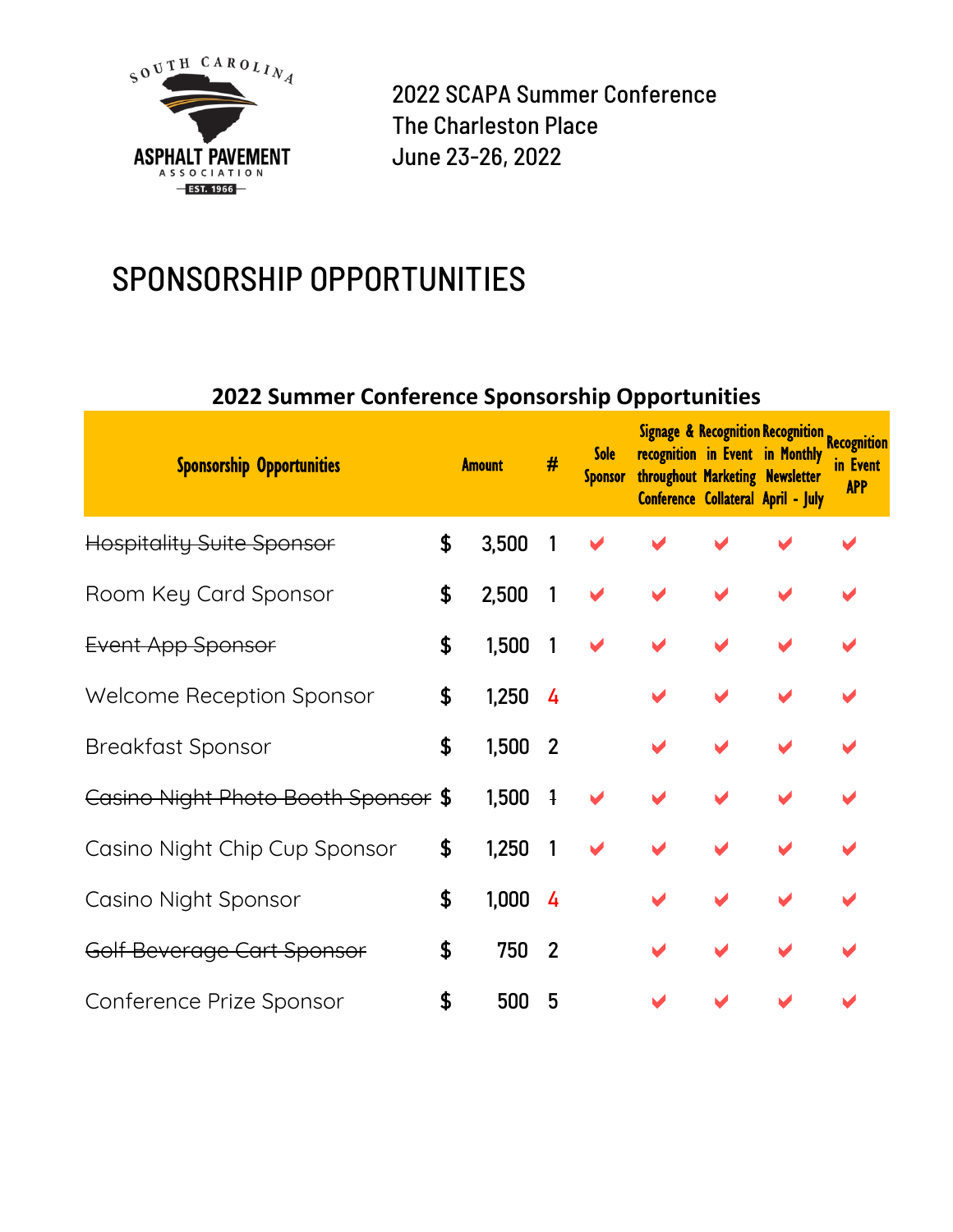

2022 SCAPA Summer Conference The Charleston Place June 23-26, 2022

# Sponsorship Benefits

Solo OUTH, Suite Sponsor (\$3500 – Sole Sponsor)<br>Solo Sole Hospitalitu Suite Sponsor

• Sole Hospitality Suite Sponsor

- Special signage in hospitality suite with company logo
- Acknowledgement by moderator throughout the event
- Recognition in all event marketing and in the event app
- Recognition in SCAPA's Paving the Way newsletter (May July)

### Room Key Card Sponsor (\$2500-Sole Sponsor-Deadline May 20)

- Sole Room Key Card Sponsor
- Logo/graphic printed on first 250 attendee Room Key Cards
- Acknowledgement by moderator throughout the event
- Recognition in all event marketing and in the event app
- Recognition in SCAPA's Paving the Way newsletter (May July)

Event Apply Durit Duser (\$1500 – Sole Sponsor)<br>SOLD OUTH App Sponsor – app will provide vent App Sponsor - app will provide schedule, sponsors, & push notifications during the weekend.

- Logo prominently displayed in header of the App and on signage
- Acknowledgement by moderator throughout the event
- Recognition in all event marketing and in the event app
- Recognition in SCAPA's Paving the Way newsletter (May July)

### Breakfast Sponsor (\$1500 – Limited to 2 sponsors)

- Logo on sponsor sign at SCAPA Breakfast
- Acknowledgement by moderator throughout the event
- Recognition in all event marketing and in the event app
- Recognition in SCAPA's Paving the Way newsletter (May July)

Welcome Reception Sponsor (\$1250 – Limited to 4 Available)

- Logo on signs at Welcome Reception this year will be held at the Riviera Theatre
- Acknowledgement by moderator throughout the event
- Recognition in all event marketing and in the event app
- Recognition in SCAPA's Paving the Way newsletter (May July)